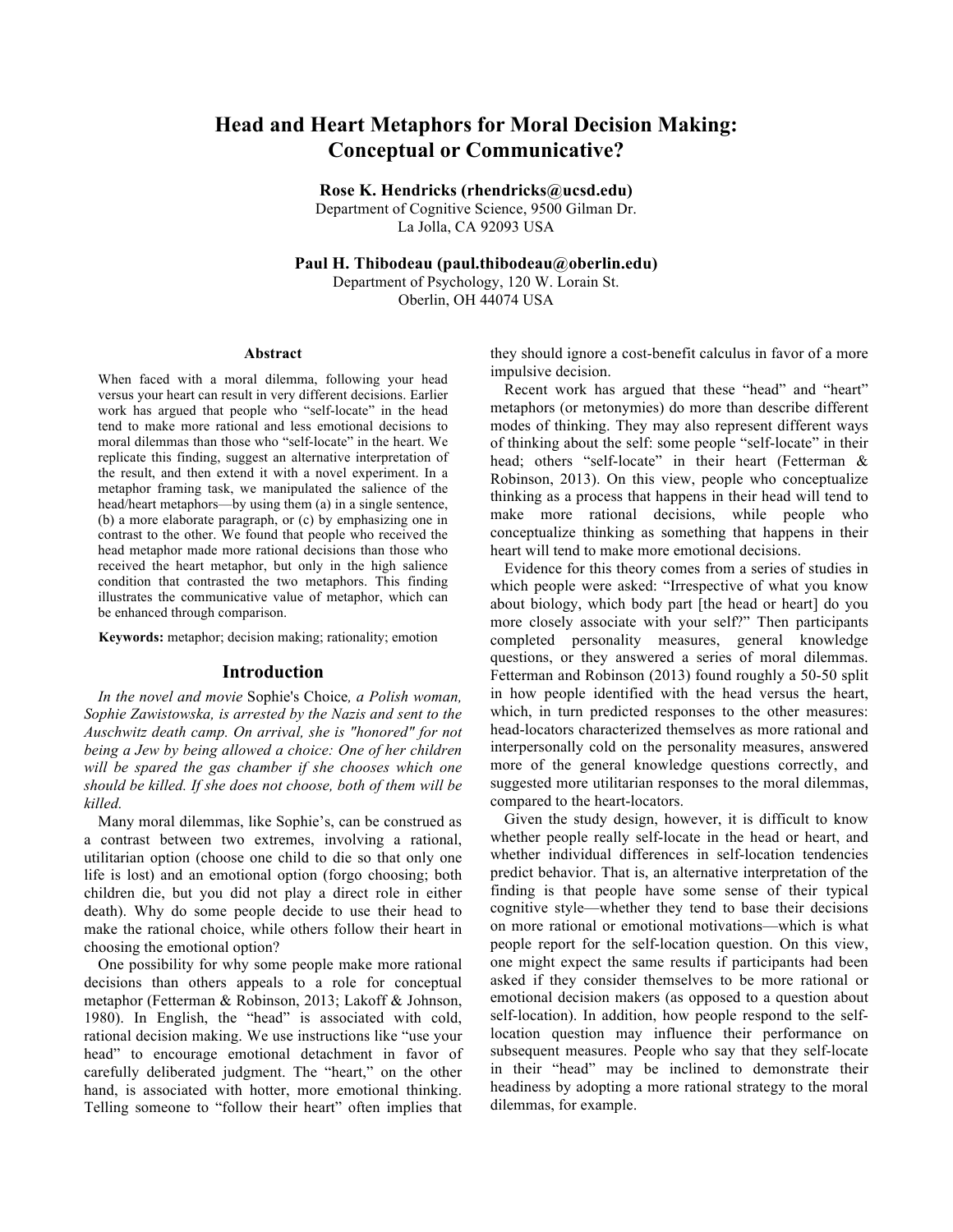These concerns relate to long-standing questions about what can be inferred about mental representation from patterns of language use (Keysar & Bly, 1995; McGlone, 2011; Murphy, 1996). For example, when someone says, "I followed my heart" are they really imagining that their decision was made in their heart? Or is this phrase merely a conventional expression that has come to mean something like "I made the emotional choice"?

In the current paper, we explore these concerns, and address novel theoretical questions about metaphor framing, by manipulating the salience of instructions to "use one's head" or "follow one's heart" in moral decision making. There were three conditions in the experiment. In the lowsalience condition, the phrase "use your head" or "follow your heart" was embedded in the instructions of the task which involved responding to the five moral dilemmas that were used by Fetterman and Robinson (2013). In the medium salience condition, participants were presented with a discussion about Plato's theory of the self, which was said to emphasize the head or the heart; the given metaphor was repeated in different ways throughout a paragraph that preceded the moral dilemmas. In the high salience condition, participants received the same information as those in the medium salience condition, with an additional explicit contrast: they were told either that the "head and not the heart" or the "heart and not the head" is where the self is located.

We expected that the high-salience condition would elicit the strongest effect: with the emphasis on head-location, in explicit contrast to heart-location, leading to more rational responding (and vice versa). An explicit comparison between the two metaphors should highlight the underlying difference between a rational and emotional approach to the moral dilemmas (Edwards, Williams, Gentner, & Lombrozo, 2014; Markman & Gentner, 1996).

This result would support an alternative interpretation of Fetterman and Robinson (2013)'s work. First, it would illustrate that, at least in some circumstances, more salient metaphors are more influential. In the original study, the metaphors were highly salient, since they were explicitly contrasted with one another in a forced choice task. Second, it would suggest that these particular metaphors are informative because of their conventional, idiomatic meaning, rather than their role in the mental representation of self-location (Keysar, Shen, Glucksberg, & Horton, 2000; Thibodeau & Durgin, 2008).

This result would also represent a novel contribution to the metaphor framing literature, which has found that linguistic metaphorical frames can shape how people think about issues like immigration (Landau, Sullivan, & Greenberg, 2009; Jia & Smith, 2013), cancer (Hauser & Schwarz, 2013; Hendricks & Boroditsky, 2015), and crime (Thibodeau & Boroditsky, 2011, 2013). For instance, metaphorically framing crime as a "virus" has been found to increase support for societal reform as a means of crimereduction, whereas a "beast" frame leads people to support more enforcement-oriented approaches to crime-reduction (Thibodeau & Boroditsky, 2011, 2013). The current work extends these findings by investigating whether an explicit contrast, designed to make the underlying entailments of the metaphor more salient, leads to stronger metaphor framing effects.

Before conducting the experiment, we first replicated the original study (Fetterman & Robinson, 2013). We present the results of the replication, which confirm the original findings, and then discuss the results of our follow-up experiment.

# **Methods**

# **Participants**

500 and 1,000 people were recruited from Amazon's Mechanical Turk to participate in Studies 1 and 2, respectively. Data was excluded from participants who did not submit a correct completion code and from participants who answered more than 3 (of 5) attention check questions incorrectly, leaving data from 484 and 945 participants for analysis in Study 1 and Study 2, respectively. Participants who completed Study 1 were not eligible to participate in Study 2.

## **Procedure**

**Study 1** Study 1 was a replication of Fetterman & Robinson (2013, Study 5). At the beginning of the study, participants were asked: "Irrespective of what you know about biology, which body part do you more closely associate with your self?" They were required to choose either the head or the heart. Next participants considered five moral dilemmas, similar to and including the Sophie's Choice example from the introduction. Each dilemma had one rational response and one emotional response (see Appendix). After the five dilemmas they answered an attention check question about each dilemma, and finally completed the Big Five Inventory (BFI; John & Srivastava, 1999). The BFI measures individuals' extraversion, agreeableness, conscientiousness, neuroticism, and openness to experience. In the original studies, Fetterman and Robinson (2013) included the measure of conscientiousness as a predictor of how people responded to the moral dilemmas. For consistency, we also include conscientiousness in the analyses below, although the results do not differ if this measure is excluded.

**Study 2** The procedure for Study 2 was identical to Study 1, except that instead of choosing the body part that they most associate with the self, participants randomly received one of the two metaphorical frames at one of three salience levels.

In the low salience condition, the metaphor was instantiated only in the instructions for responding to the moral dilemmas:

Next you will read short scenarios and should report what you would do if you were in them. There are no right or wrong answers to the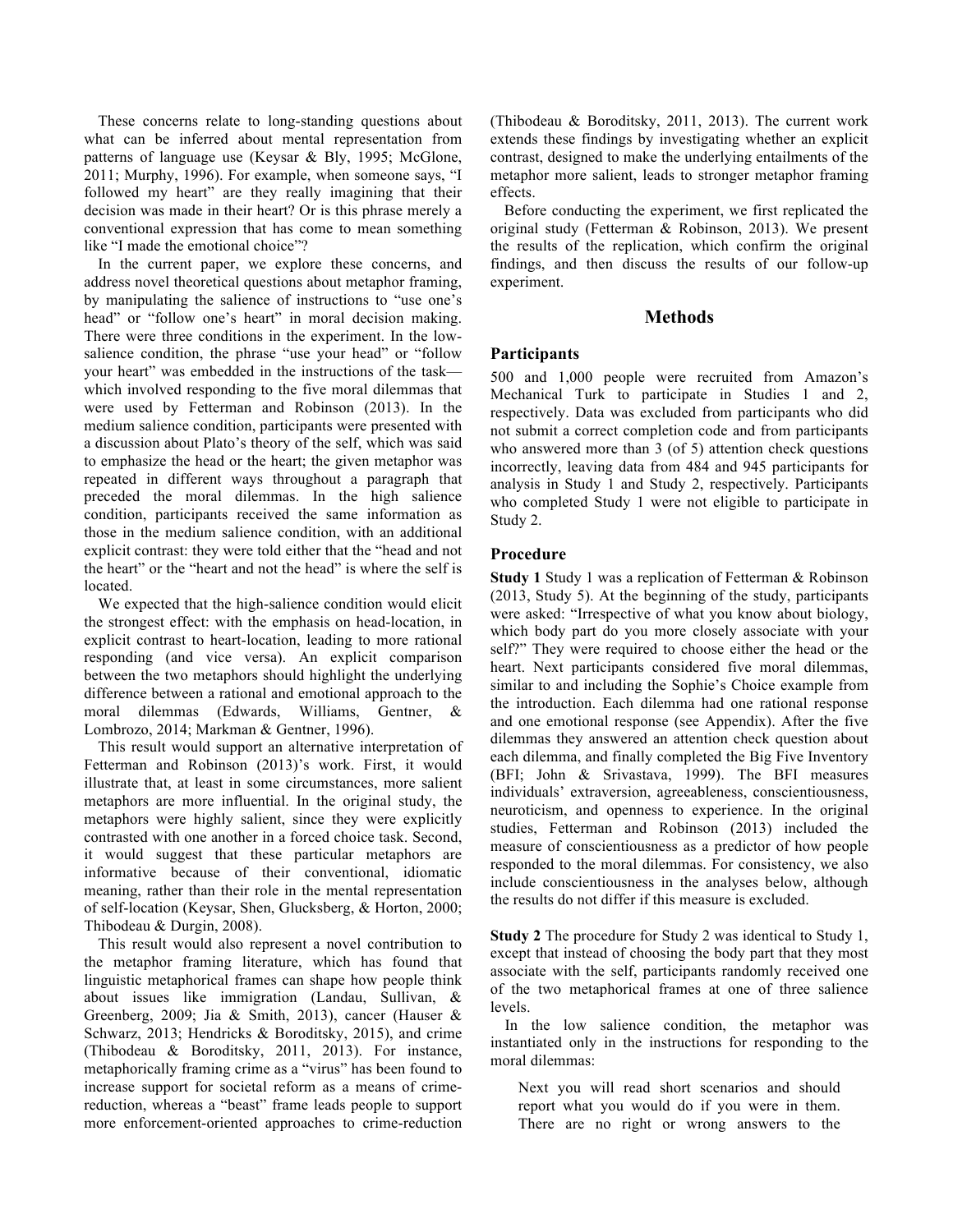questions. Just [follow your heart/use your head] to make the judgment that you think is right. Please read each carefully because you will be asked to answer other questions about them later.

The medium and high salience conditions included passages that instantiated the metaphors more explicitly than the low salience condition. The beginning of the medium and high salience passages were identical:

Plato said that there are three parts of the soul. The first is our appetites or desires; the second is hotblooded emotion; and the final is rational, conscious awareness. But these three parts of ourselves do not play equal roles in making us who we are. The [head/heart] is the most crucial for defining who we are. The [head/heart] is where we find our true self.

The medium salience passage continued:

If we are to live a long and prosperous life, we must always listen to our [head/heart]. George Washington, Abe Lincoln, and Michelle Obama are just a few of the incredibly successful people who have followed Plato's advice in never losing sight of the fact that their [head/heart] holds the key to who they truly are.

In the high salience condition, the emphasized metaphor was explicitly contrasted with the alternative. Thus, the high salience passage instead said:

If we are to live a long and prosperous life, we must always listen to our [head/heart, even if it conflicts with our heart/head]. George Washington, Abe Lincoln, and Michelle Obama are just a few of the incredibly successful people who have followed Plato's advice in never losing sight of the fact that their [head/heart] holds the key to who they truly are, even if it means disregarding what their [heart/head] tells them.

After the passages, all participants responded to the same five dilemmas used in Study 1 and answered the same attention check questions. They were then asked whether they remembered encountering the phrase "follow your heart" or "use your head" earlier in the experiment. This recognition memory question was included as a test of the salience manipulation. As expected, participants were more likely to remember the metaphor in the more salient conditions,  $B = .75$ ,  $SE = .10$ ,  $p < .001$ .

**Analysis** Mixed effect logistic regression models were used to analyze the data from both studies (Jaeger, 2008). Metaphor (head versus heart) was treated as a betweensubjects fixed effect in both studies; salience (low, medium, high) was treated as a between-subjects fixed effect for the analysis of Study 2; participants and moral dilemmas were treated as random effects in both studies. We compare nested models and present standardized regression coefficients to conduct hypothesis tests (Menard, 2002).

## **Results**

#### **Study 1: Replication**

In Study 1, more people identified with the head metaphor (63%) than the heart metaphor (37%),  $\chi^2(1) = 32.80$ , p < .001. We tested whether participants' choice of metaphor predicted how they solved the moral dilemmas by comparing two nested models. In the first, conscientiousness was included as a predictor of participants' judgments; in the second model, participants' chosen metaphor was added, which significantly improved fit,  $\chi^2(1) = 19.84$ ,  $p < .001$ . People who identified with the heart metaphor solved the moral dilemmas more emotionally  $(M = .52, SD = .25)$  than people who identified with the head metaphor  $(M = .41, SD = .29)$ ,  $B = .68$ ,  $SE =$ .15,  $p \le 0.001$ , as did more conscientious participants,  $B =$ .28,  $SE = .11$ ,  $p = .012$ . These findings replicate the basic patterns reported by Fetterman & Robinson (2013).

We also conducted analyses by item to test whether particular dilemmas were driving the effect. We found an effect of metaphor for dilemmas that elicited more ambivalent responses overall. That is, there was a stronger consensus among participants on how to respond to dilemmas 1 (rationally) and 3 (emotionally); there was no effect of participants' choice of metaphor on these dilemmas, *p*s > .3. There was less consensus among participants on how to respond to dilemmas 2, 4, and 5; these dilemmas showed differences as a function of which metaphor people chose, *p*s < .001 (see Table 1).

**Table 1.** Proportion of emotional responses overall, for head-locators, and for heart-locators by dilemma.

| <b>Dilemma</b> | <b>Overall</b> | Heart | Head |
|----------------|----------------|-------|------|
|                | .70            | .73   | .69  |
|                | .36            | .49   | .29  |
| 3              | .14            | .13   | .14  |
|                | .50            | .61   | .44  |
|                | -57            | .66   | -51  |

In other words, head-locators did not simply choose the rational response to each dilemma (and vice versa for heartlocators). They were also sensitive to the content of the dilemmas. For this reason, we focus on responses to dilemmas 2, 4, and 5 in the experiment.

## **Study 2: Metaphor Framing**

We tested whether the metaphor used to describe the task and the salience of the metaphor affected participants' moral judgments. We focus on data from dilemmas 2, 4, and 5, since these dilemmas elicited more ambivalent responses overall, and were influenced by participants' choice of metaphor in Study 1.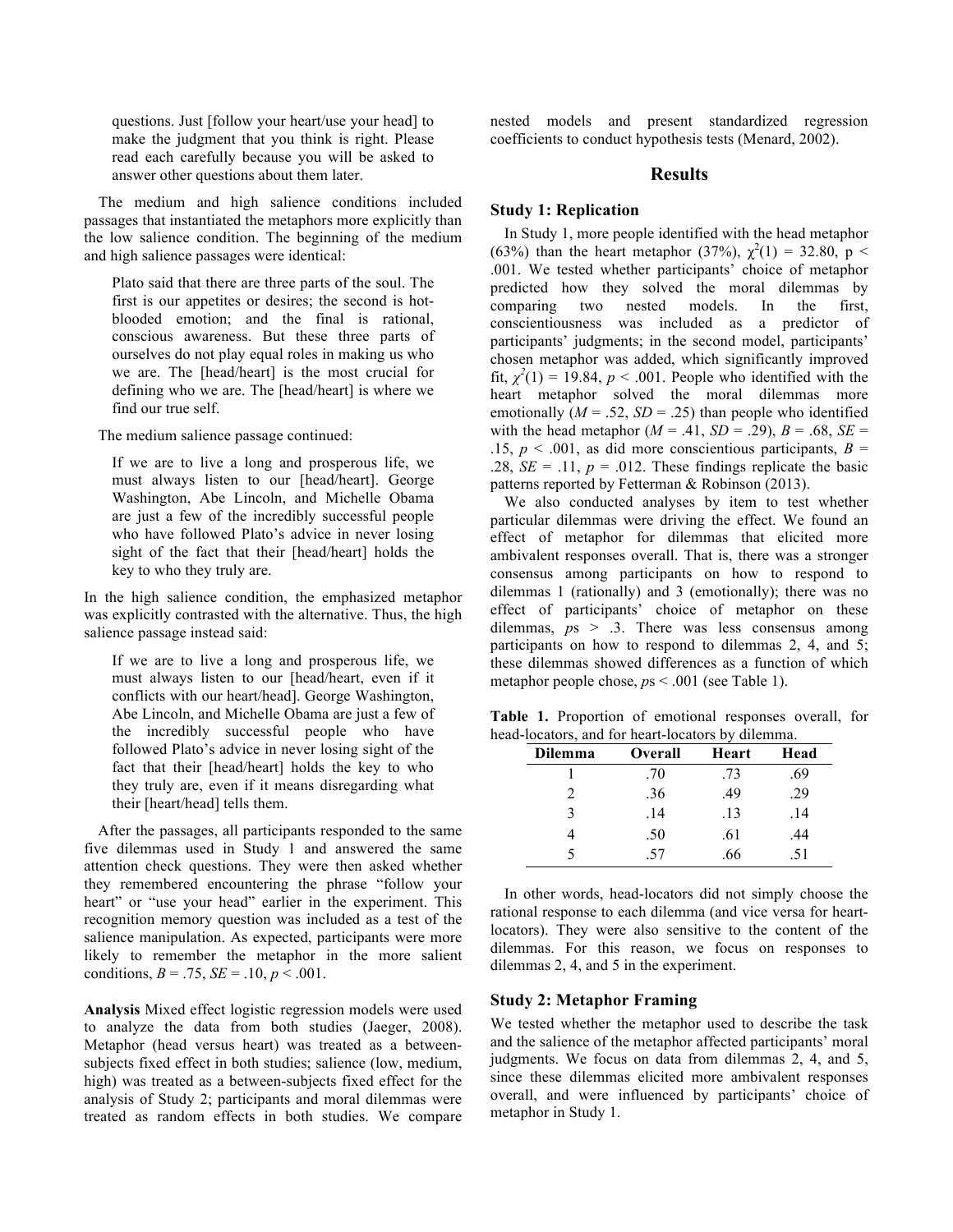The analysis revealed no main effect of metaphor,  $\chi^2(1)$  = 1.73,  $p = 0.189$ , or salience condition,  $\chi^2(1) = 0.53$ ,  $p = 0.467$ . But it did reveal an interaction between metaphor and salience condition,  $\chi^2(1) = 4.34$ ,  $p = .037$ , as well as an effect of conscientiousness,  $\chi^2(1) = 9.52$ ,  $p = .002$ .

As shown in Figure 1, there was no effect of the metaphor frame in low,  $B = .01$ ,  $SE = .19$ ,  $p = .964$ , or medium,  $B =$ .08,  $SE = .21$ ,  $p = .681$ , salience conditions. There was an effect of the metaphor in the high-salience condition,  $B =$ .70,  $SE = .27$ ,  $p = .011$ . When the instructions emphasized the "heart" in explicit contrast to the "head," people responded to the dilemmas more emotionally (and vice versa).



**Figure 1**. Proportion of dilemmas solved emotionally in Study 1 (choice) and in Study 2 by metaphor and salience conditions. Error bars denote standard errors of the means.

The effect of the salience manipulation appeared to be fairly linear for the "heart" condition—with people responding more emotionally as the salience of the "heart" metaphor increased,  $B = .21$ ,  $SE = .10$ ,  $p = .030$ . The effect of the salience manipulation seems to have been more abrupt in the "head" condition. There was no difference in how participants responded to the low- and medium-salient versions of the instructions that emphasized the "head" metaphor,  $p = .311$ ; participants responded marginally more rationally to the high-salient version, compared to mediumsalient version, of the instructions that emphasized the "head" metaphor,  $p = .057$ .

Figure 2 illustrates the effect of metaphor preference (Study 1) or metaphor frame (from the high-salience condition of Study 2) on each of the moral dilemmas. It shows that the metaphor people identified with in Study 1 had the biggest effect on judgments of the 2nd, 4th, and 5th moral dilemmas. These were the same dilemmas that were most influenced by the salient metaphor frames in Study 2.



**Figure 2.** Effect size by item (moral dilemmas 1-5) for the metaphor preference task in Study 1 and bin the highsalience condition of Study 2. The further the bar extends to the right (from 0), the more congruent the responses (i.e. heart and emotional responding; head and rational responding). Bars extending to the left (of 0) indicate a pattern of incongruent responding (i.e. heart and rational; head and emotional).

#### **Discussion**

In this work, we first replicated prior work by Fetterman  $\&$ Robinson (2013) showing that people who identified with a heart metaphor for the self responded more emotionally to moral dilemmas, while people who identified with a head metaphor for the self responded more rationally to moral dilemmas. The original finding was interpreted as evidence for an individual difference in self-location grounded in conceptual metaphor. However, we have argued that there are alternative interpretations of the finding. Most notably, the heart and head metaphors are conventional expressions that correspond to emotional and rational modes of thinking, respectively. People have some self-awareness about how they make decisions—more rationally or more emotionally. When asked to choose between identifying with the heart or head, emotional decision makers choose the heart, while rational decision makers choose the head.

In a follow-up experiment, we examined whether metaphorically framing the locus of a person's decisions as either in the head or in the heart would lead them to make more rational decisions (in the case of the head) or emotional decisions (in the case of the heart). We also explored the role of salience in this process: using the metaphors in a single phrase (low salience), a more elaborate paragraph (medium salience), or by emphasizing one in direct contrast with the other (high salience).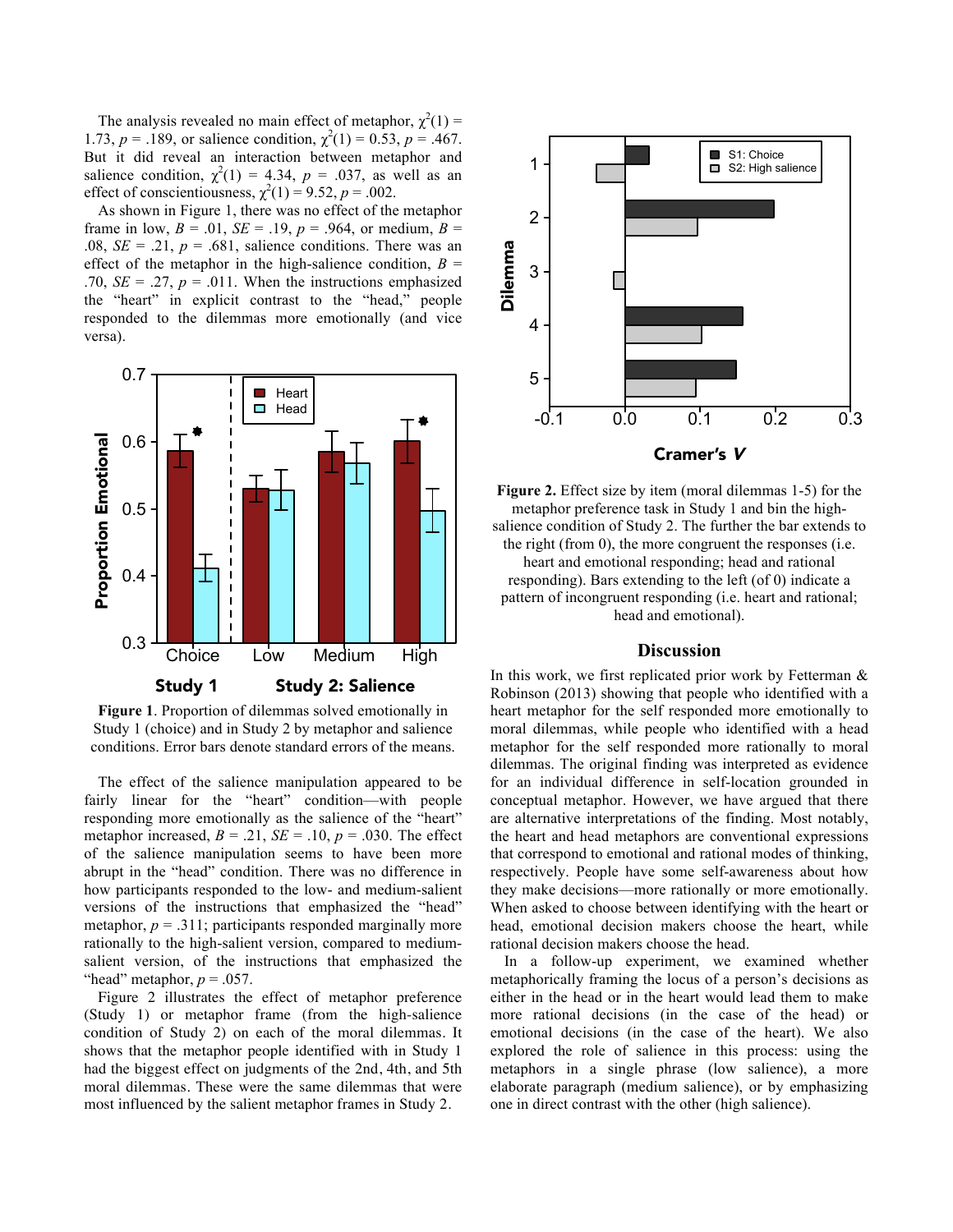We found an effect of the metaphor framing manipulation in the high-salience condition but not the low or medium salience conditions, suggesting that an explicit contrast between the metaphors was important for influencing behavior on the decision making task. In the high salience condition, since people were exposed to both metaphors, they had the opportunity to compare the two metaphors. In fact, in order to truly comprehend the passage, they needed to compare their passage's dominant metaphor to the alternative. In Fetterman & Robinson's (2013) work and in our Study 1, choosing the locus of the self also encourages, and perhaps even requires, participants to explicitly compare the two metaphors' entailments in order to choose the one they believe describes them most accurately. Comparison has been found to be particularly effective in communicating the intended meaning of analogies (Edwards, Williams, Gentner, & Lombrozo, 2014; Markman & Gentner, 1996). This work suggests that explicitly comparing metaphor frames to each other may similarly highlight their differences and amplify their effects on cognition. In other words, we found that the head and heart metaphors used in this work were both conceptual *and* communicative.

All participants in these experiments were in the United States, so the implications about heart and head metaphors for decision making may not generalize to members of other cultures. It may be productive for future research to investigate interactions between cultural background and metaphor frames for decisions.

In addition, this work may have implications for the development of Deliberate Metaphor Theory (DMT; Steen, 2008), which argues that metaphors are most influential when they are used deliberately. That is, DMT emphasizes the social and pragmatic context in which figurative language is used, although the details of the theory (e.g., what constitutes a deliberate metaphor?) have yet to be ironed out, and empirical tests of the predictions made by the theory have received limited support (see, e.g., Gibbs, 2015a, 2015b; Thibodeau, In press). Thus, the current work may give researchers a novel case for thinking about one pragmatic signal—explicitly negating one metaphor in favor of another—that a metaphor has been used deliberately. Explicitly contrasting metaphors clearly signals deliberate use.

To advance Deliberate Metaphor Theory, it would be worthwhile to try and provide a more mechanistic account of the effect we have demonstrated. For instance, one might argue that the metaphors were used "deliberately" in all three salience conditions of the experiment. But we only found an effect when the two metaphors were contrasted with one another. An open question, therefore, is whether the contrast served as more of a pragmatic cue for participants to use the emphasized metaphor, or whether the contrast served to bring out the meaning of the head and heart metaphors more clearly—by highlighting an alignable difference between and the underlying meaning of the phrases (Gentner & Markman, 1994).

Future work should also explore the role of comparison in metaphor processing more generally. Experiments that examine metaphor framing—for persuasion, instruction, and explanation—typically present participants with only one frame (e.g., Jia & Smith, 2013; Landau, Sullivan & Greenberg, 2009; Thibodeau & Boroditsky, 2011, 2013). The current work suggests that explicitly contrasting metaphors may facilitate metaphorical reasoning.

#### **Acknowledgments**

We thank Adam Fetterman for sharing the stimuli from the work we replicated (Fetterman & Robinson, 2013). This material is based upon work supported by the National Science Foundation Graduate Research Fellowship under Grant No. DGE-1650112.

#### **References**

- Edwards, B. J., Williams, J. J., Gentner, D., & Lombrozo, T. (2014). Effects of comparison and explanation on analogical transfer. In P. Bello, M. Guarini, M. McShane, & B. Scassellati (Eds.), *Proceedings of the 36th Annual Conference of the Cognitive Science Society* (pp. 445- 450). Austin, TX: Cognitive Science Society.
- Fetterman, A. K., & Robinson, M. D. (2013). Do you use your head or follow your heart? Self-location predicts personality, emotion, decision making, and performance. *Journal of Personality and Social Psychology*, *105*(2), 316–334.
- Gentner, D., & Markman, A. B. (1994). Structural alignment in comparison: No difference without similarity. *Psychological science, 5(3)*, 152-158.
- Gibbs, R. W. (2015a). Does deliberate metaphor theory have a future? *Journal of Pragmatics, 90,* 73-76.
- Gibbs, R. W. (2015b). Do pragmatic signals affect conventional metaphor understanding? A failed test of Deliberate Metaphor Theory. *Journal of Pragmatics, 90*, 77–87.
- Hauser, D. J., & Schwarz, N. (2014). The War on Prevention: Bellicose Cancer Metaphors Hurt (Some) Prevention Intentions. *Personality and Social Psychology Bulletin*.
- Hendricks, R.K. & Boroditsky, L. (2016). Metaphor & emotion: Metaphorical frames for coping with hardship. In Papafragou, A., Grodner, D., Mirman, D., & Trueswell, J.C. (Eds.) (2016). *Proceedings of the 38th Annual Conference of the Cognitive Science Society*. Austin, TX: Cognitive Science Society.
- Jaeger, T.F. (2008). Categorical data analysis: Away from ANOVAs (transformation or not) and towards Logit Mixed Models. *Journal of Memory and Language, 59*(4), 434-446.
- Jia, L., & Smith, E. R. (2013). Distance makes the metaphor grow stronger: A psychological distance model of metaphor use. *Journal of Experimental Social Psychology*, *49*(3), 492–497.
- John, O. P., & Srivastava, S. (1999). The Big-Five trait taxonomy: History, measurement, and